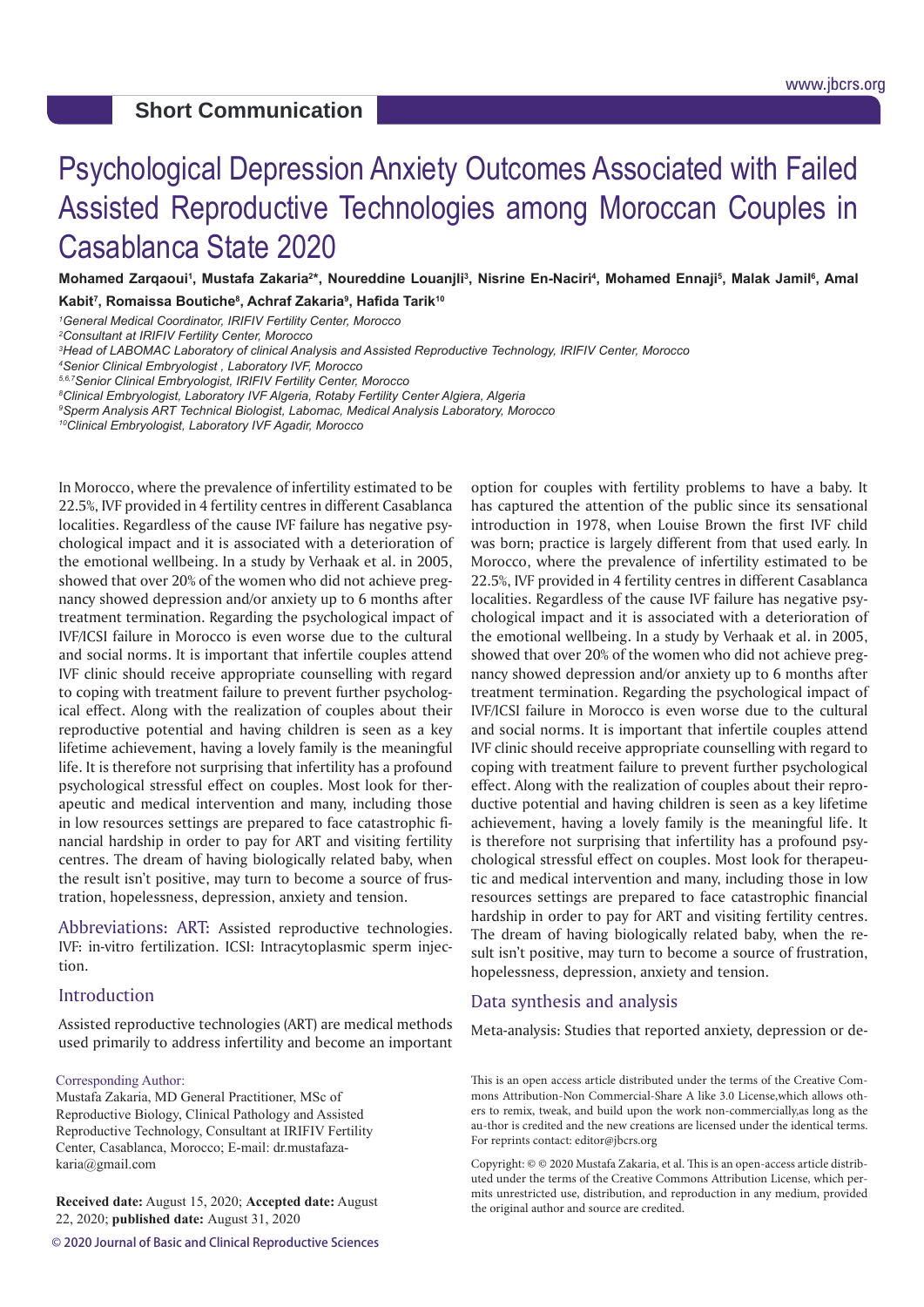pressive symptoms pre and post ART treatment were included in the meta-analysis. The analysis investigated the effects of treatment on anxiety or depression in those with treatment failure, and—if data were available—also separately for those with treatment success. For each included study, the treatment effect was the difference between the pre and post therapy scores in either anxiety or depression (or depressive symptoms). Only complete pre and post data were included in the analysis. To account for the differences between studies in the scales used to measure depression/ depressive symptoms or anxiety, the standardized mean difference (SMD) between pre and post treatment groups was derived for each study and used to derive the subtotal and total estimates of the treatment effect [1]. The SMD was calculated as the mean difference between pre and post groups divided by the within-groups standard deviation of the assessment of anxiety or depression pooled across studies. A random-effects model using Der Simonian and Laird method was employed to incorporate an estimate of the between-study variation into both the study weights and the standard error of the estimate of the common effect [1]. The precision of an estimate from each included study is represented by the inverse of the variance of the outcome pooled across all participants. Less precise estimates have larger variances, so the inverse of variance is smaller for studies with less precise estimates. Where, df stands for the degrees of freedom used to estimate the within-groups pooled standard deviation [3]. The between-study heterogeneity was investigated using a random-effects meta-analysis regression which investigated the extent to which statistical heterogeneity between studies could be related to one or more characteristics of the studies [4]. Publication bias was evaluated using a funnel plot [5]. Some studies did not report a standard deviation (SD) for their study outcomes. For these we estimated a SD using the standard error, sample size and reported mean. The meta-analyses were conducted by gender for depression or anxiety. Similarly, we conducted separate analyses by time period from the procedure. We defined 'early period' as up to five months from procedure, while 'late period' was defined as six months or more from procedure similar to the definitions of Freeman et al study [6].

Narrative analysis: The narrative synthesis reported on psychological outcomes other than depression or anxiety. The narrative synthesis was used to identify emerging patterns and to explore relationships within and between the studies [7]. Data were grouped according to psychological outcome, against treatment failure and treatment success if reported, and by gender. Results from sub analyses conducted by the included studies were reported if there were adequate data on outcomes associated with IVF or ICSI treatment and outcomes associated with women's age.

Methodological quality of included studies: The quality of the studies included in both the meta-analysis and the narrative synthesis was assessed while addressing five possible sources of bias that related to: study participation; study attrition; measurement of prognostic factors; measurement of outcomes; and analysis approaches. The scoring was based on and guided by Hayden et al [8] tool that evaluated the quality of prognostic studies in systematic reviews. The quality of these studies was independently checked by three researchers (co-authors AM, GM and an external assessor TDV). Percent agreement was calculated together with Cohen's Kappa coefficient that measured the inter-rater agreement. A Systematic Review on Failed ART

#### Results

102 women (67.1%) and 50 (32.9%) men participated in the study (response rate=  $93\%$ ). The majority (44.1) between 35 -45 years old. According to HADS the prevalence of Depression was found to be conclusion, although it's lower than expected (lower than global statistics 17.0% for depression & 23.2% for anxiety) still it is significant to address more care & interests to those couples. Reasons include the fact the couples have strong religious faith & effective self-counselling as well as family support. According to our finding that highlights the prevalence of anxiety & depression it's relatively high among couples who had ART failure. Also, there were no active counselling efforts structured in the candidate's pathway. Recommendations Psychological & emotional needs should be addressed by the presence of psychiatrist or specialized social worker to provide a constrictive counselling effort. We also recommend monitoring and evaluation the psychological status of candidates throughout the process.

### Conclusion

Psychological scores before IVF/ ICSI treatment and after treatment failure. This study demonstrates the application of indirect evidence of psychological adverse outcomes within a more comprehensive decision-making framework for health policy around ART practice and resource allocation decision-making.

#### References

- 1. Cooper H, Hedges LV, Valentine JC. The handbook of research synthesis and meta-analysis. New York: Russell Sage Foundation; 2009.
- 2. DerSimonian R, Laird N. Meta-analysis in clinical trials. Controlled ClinTrials. 1986; 7: 177–188.
- 3. Hedges LV, Olkin I. Statistical models for meta-analysis. New York: Academic Press; 1985.
- 4. Thompson SG, Sharp SK. Explaining heterogeneity in meta-analysis: a comparison of methods. Stat Med. 1999; 18: 2693–2708. PMID: 10521860.
- 5. Rothstein HR, Sutton AJ, Borenstein M. Publication bias in meta-analysis: prevention, assessment and adjustments. Chichester: Wiley: 2005.
- 6. Freeman EW, Rickels K, Tausig J, Boxer A, Mastrionni L, Tu-